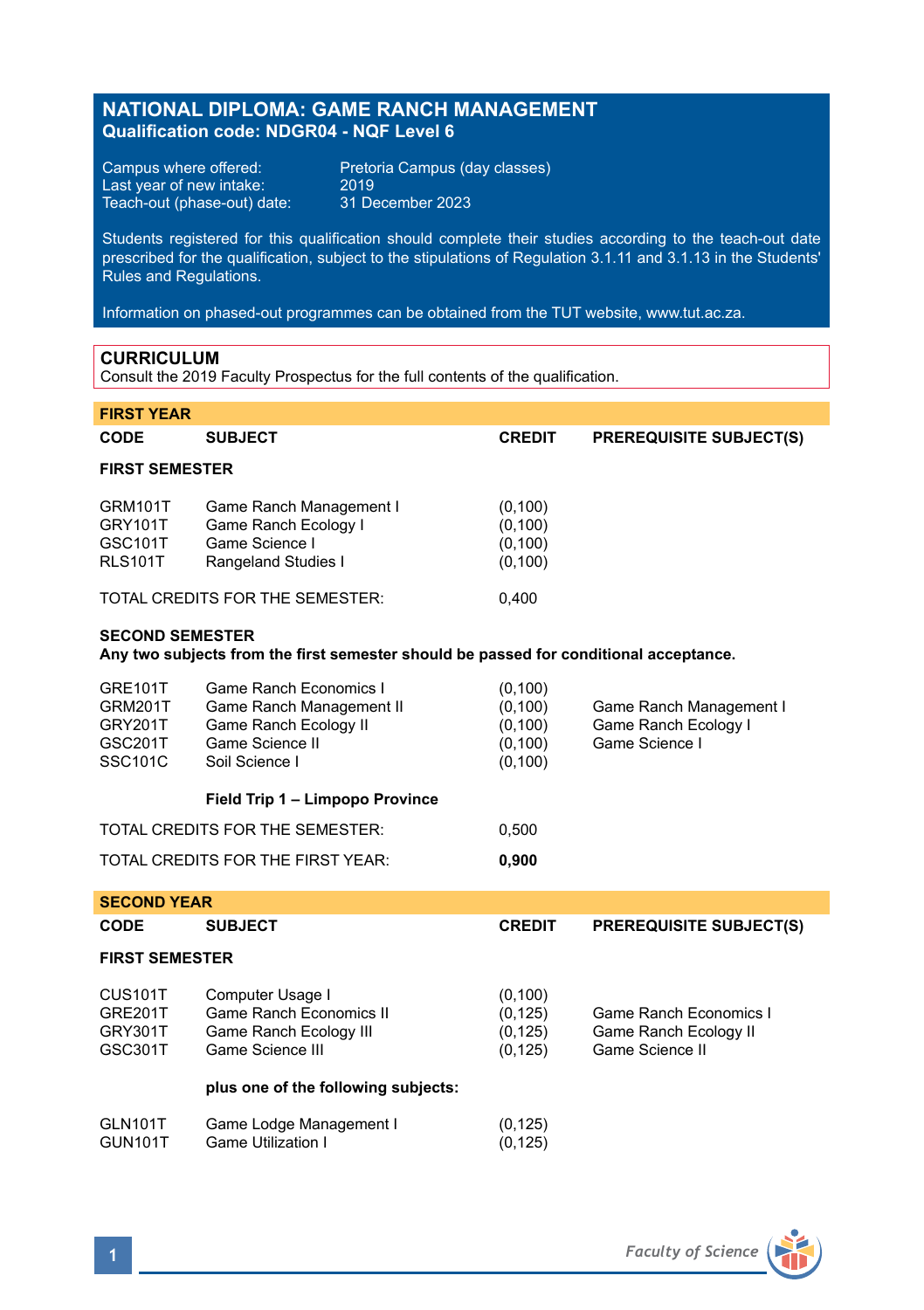|                                             | Field Trip 2 - Bushveld                                                                  |                                  |                                                            |  |  |
|---------------------------------------------|------------------------------------------------------------------------------------------|----------------------------------|------------------------------------------------------------|--|--|
|                                             | TOTAL CREDITS FOR THE SEMESTER:                                                          | 0,600                            |                                                            |  |  |
| <b>SECOND SEMESTER</b>                      |                                                                                          |                                  |                                                            |  |  |
| GHM101T<br><b>GRE301T</b><br><b>GRM301T</b> | Game Health Management I<br><b>Game Ranch Economics III</b><br>Game Ranch Management III | (0, 125)<br>(0, 125)<br>(0, 125) | <b>Game Ranch Economics II</b><br>Game Ranch Management II |  |  |
|                                             | plus one of the following subjects:                                                      |                                  |                                                            |  |  |
| <b>GLN201T</b><br><b>GUN201T</b>            | Game Lodge Management II<br><b>Game Utilization II</b>                                   | (0, 125)<br>(0, 125)             | Game Lodge Management I<br><b>Game Utilization I</b>       |  |  |
|                                             | Field Trip 3 - Limpopo Province                                                          |                                  |                                                            |  |  |
| TOTAL CREDITS FOR THE SEMESTER:             |                                                                                          | 0,500                            |                                                            |  |  |
| TOTAL CREDITS FOR THE SECOND YEAR:          |                                                                                          | 1,100                            |                                                            |  |  |
| <b>THIRD YEAR</b>                           |                                                                                          |                                  |                                                            |  |  |
|                                             |                                                                                          |                                  |                                                            |  |  |
| CODE                                        | <b>SUBJECT</b>                                                                           | <b>CREDIT</b>                    | <b>PREREQUISITE SUBJECT(S)</b>                             |  |  |
| <b>FIRST SEMESTER</b>                       |                                                                                          |                                  |                                                            |  |  |
| EXP1GRM                                     | Work-Integrated Learning I (on completion (0,500)<br>of all subjects)                    |                                  |                                                            |  |  |
|                                             | TOTAL CREDITS FOR THE SEMESTER:                                                          | 0,500                            |                                                            |  |  |
| <b>SECOND SEMESTER</b>                      |                                                                                          |                                  |                                                            |  |  |
| EXP2GRM                                     | Work-Integrated Learning II                                                              | (0,500)                          | Work-Integrated Learning I                                 |  |  |
|                                             | TOTAL CREDITS FOR THE SEMESTER:                                                          | 0,500                            |                                                            |  |  |
|                                             | TOTAL CREDITS FOR THE THIRD YEAR:                                                        | 1,000                            |                                                            |  |  |

# **SUBJECT INFORMATION (OVERVIEW OF SYLLABUS)**

The syllabus content is subject to change to accommodate industry changes. Please note that a more detailed syllabus is available at the Department or in the study guide that is applicable to a particular subject. At time of publication, the syllabus content was defined as follows:

## **C**

# **COMPUTER USAGE I (CUS101T) CONTINUOUS ASSESSMENT**

### *(Subject custodian: End User Computing Unit)*

Students have to acquire theoretical knowledge (computing fundamentals) and practical skills as an enduser in operating systems and MS Office Suite applications (MS Word, MS Excel and MS PowerPoint) on an introductory level. Students will do online and computer based tests. The modules are mapped with SAQA and IC3 Essential Skills for Digital Literacy (international certification). (Total tuition time: ± 40 hours)

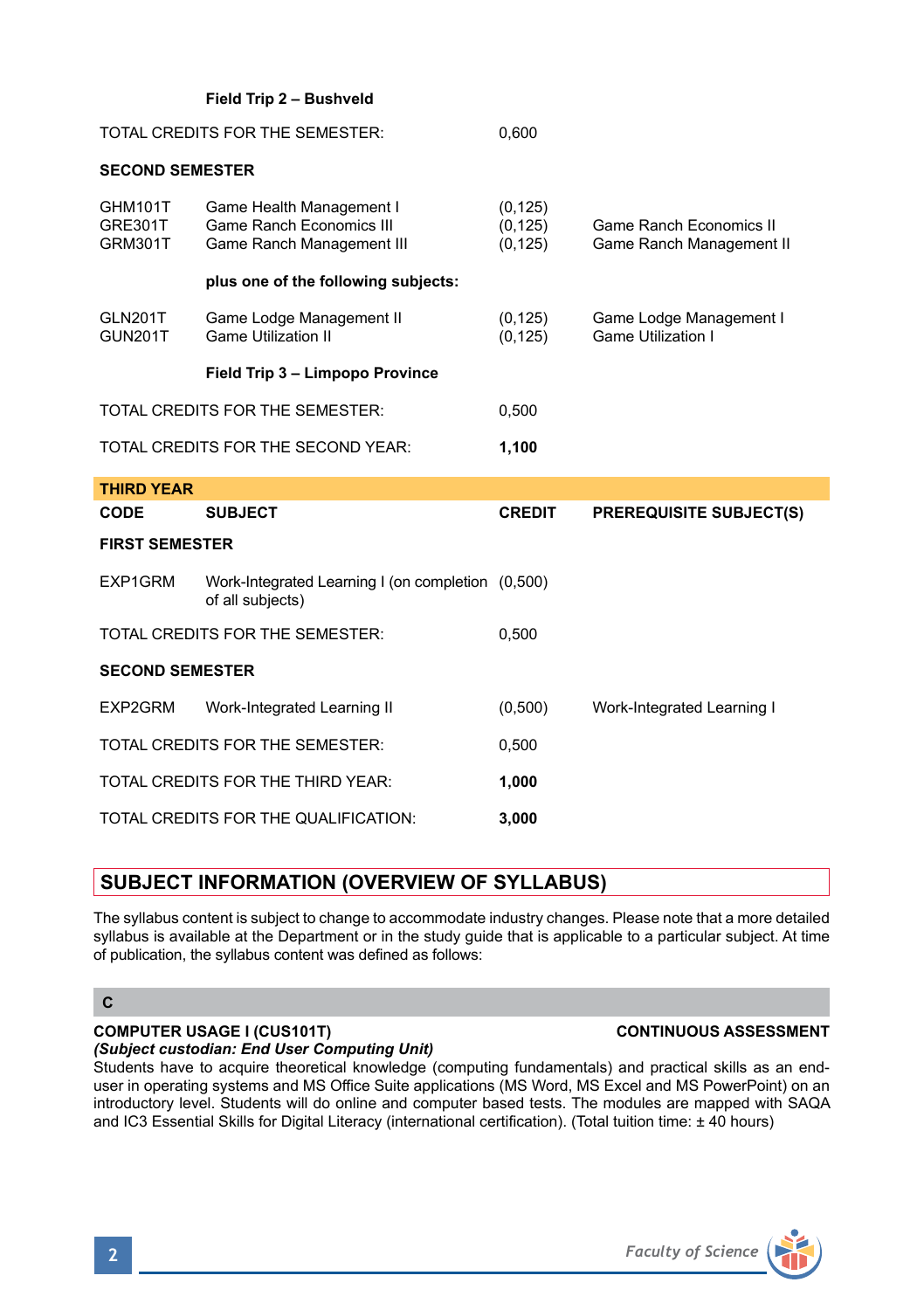# **FIELD TRIP 1 – LIMPOPO PROVINCE**

### *(Subject custodian: Department of Nature Conservation)*

Visits to game ranches and important role-players in the game industry (Thaba Tholo game auction). Students are also exposed to surveying techniques for veld management purposes and freshwater systems. (Duration: five to ten days)

### **FIELD TRIP 2 – BUSHVELD**

# *(Subject custodian: Department of Nature Conservation)*

This field trip is undertaken by third-semester students either enrolled for Game Ranch Ecology III and/or Game Utilisation I. The venue varies and will be announced. This field trip exposes students to habitat analysis and game utilisation on a game farm. The field trip focuses on different vegetation survey methods and various aspects relating to the hunting industry. Practical hunting, skinning and caping of game form an integral part of this training excursion. Other activities can be arranged on an ad hoc basis. (Duration: seven to ten days)

### **FIELD TRIP 3 – LIMPOPO PROVINCE**

### *(Subject custodian: Department of Nature Conservation)*

This field trip is undertaken by fourth-semester students and comprises a vital component of the training in the subject Game Ranch Management III. The Venetia Nature Reserve and Kruger National Park are visited. Students are exposed to management techniques for the intensive breeding of roan antelope and the management of lions, wild dogs, white rhinos and elephants at relatively smaller reserves. Practical training is given for lion and hyena call-ups, radio telemetry, GPS, map development, bird ringing and trophy carcass preparation. Reserve management, elements of an ecological management plan and adaptive management are also discussed. (Duration: nine days)

## **G**

## **GAME HEALTH MANAGEMENT I (GHM101T) 1 X 3-HOUR PAPER**

*(Subject custodian: Department of Nature Conservation)*

Ecology of the important diseases. External and internal parasites. Management and prevention of diseases on a game ranch. Nutrition supplementation. Basic execution of post-mortems. (Total tuition time: ± 75 hours)

### **GAME LODGE MANAGEMENT I (GLN101T) 1 X 3-HOUR PAPER**

### *(Subject custodian: Department of Nature Conservation)*

Introduction to tourism as well as ecotourism, and what motivates a tourist to visit South Africa. Types of transportation, accommodation, attractions, and kinds of entertainment as a pathway to sustainability. Rural tourism, cultural aspects, as well as the role communities can play. The lodge manager and his/her responsibilities, and developing and constructing lodges. Ecological impact of a lodge, marketing and the communication process (staff and clients). (Total tuition time: ± 75 hours)

## GAME LODGE MANAGEMENT II (GLN201T) **1 ACCURAGEMENT II (GLN201T)** 1 X 3-HOUR PAPER

### *(Subject custodian: Department of Nature Conservation)*

Client expectations. Communication with the surrounding communities, i.e. intercultural communication. Important fields such as interpretation and environmental education, are shown as tools to effect a successful stay. Designing activities for both adults and children, keeping in mind the dynamics of clients. Interpretation as a management tool on a game ranch, both theoretically and practically, i.e. interpretation techniques. Trail development and construction. The ecological and psychological aspects of interpretation. Field guiding as a tool to a successful walk with clients and a memorable stay. (Total tuition time: ± 75 hours)

### **GAME RANCH ECOLOGY I (GRY101T) 1 X 3-HOUR PAPER**

### *(Subject custodian: Department of Nature Conservation)*

Ecobiological principles pertaining to game ranch management. Components of an ecosystem and important interrelationships. Population regulation, limiting factors and their application on a game ranch. (Total tuition time: ± 75 hours)

## **GAME RANCH ECOLOGY II (GRY201T) 1 ACCOMPANY 1 X 3-HOUR PAPER**

# *(Subject custodian: Department of Nature Conservation)*

Freshwater management. Designing and managing dams on a game ranch. Management of rivers and groundwater. Climatology and its application to game ranch management. (Total tuition time: ± 75 hours)

# **3** *Faculty of Science*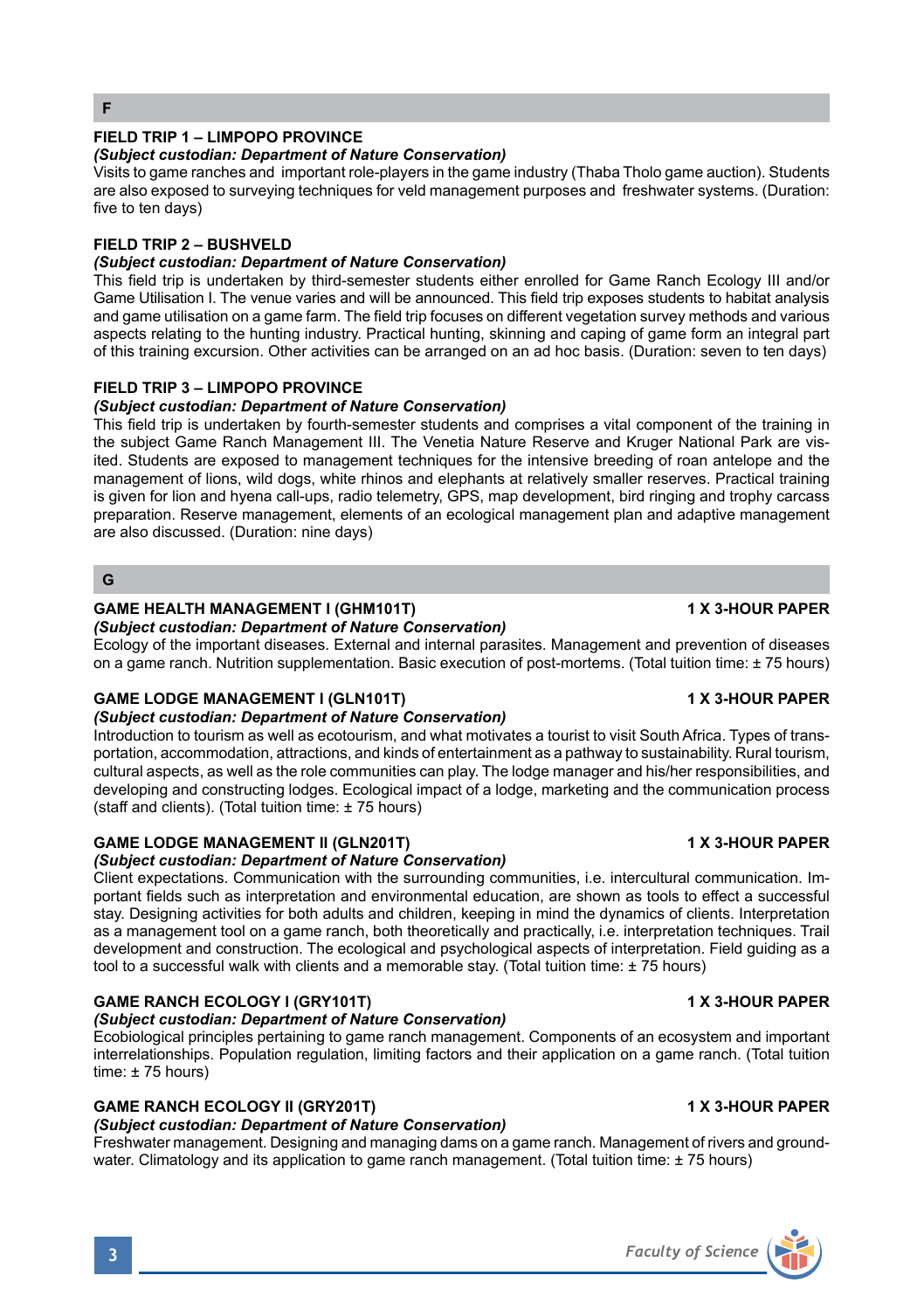# **GAME RANCH ECOLOGY III (GRY301T)** 1 2 2 2 2 2 3 3 3 3 4 4 3 3 4 4 3 4 4 5 4 6 4 6 6 7 7 8 4 6 7 7 8 7 7 8 7 7 8 7 7 8 7 8 7 7 8 7 7 8 7 7 8 7 8 7 7 8 7 7 8 7 7 8 7 7 8 7 7 8 7 7 8 7 7 8 7 7 8 7 7 8 7 7 8 7 7 8 7 7 8 7 7 8

### *(Subject custodian: Department of Nature Conservation)*

Biomes - grassland and savannah. Adaptive management, veld condition assessment, carrying capacities and vegetation monitoring on a game farm. Vegetation classification and description. Managing problem plants. Fire types and behaviour – implementation of controlled burning programme. (Total tuition time: ± 75 hours)

## **GAME RANCH ECONOMICS I (GRE101T) 1 X 3-HOUR PAPER**

### *(Subject custodian: Department of Nature Conservation)*

Labour legislation applicable to a game ranch. Legislation applicable to game ranch management (ownership of wild animals). Law enforcement and securing integrity. Administrative procedures. (Total tuition time: ± 75 hours)

## **GAME RANCH ECONOMICS II (GRE201T)** 1 X 3-HOUR PAPER

*(Subject custodian: Department of Nature Conservation)* Aims of accounting. Financial statements, analysis and interpretation of ranching results. Production economics and cost principles. Budgets and control. Financial planning and risk decision making on a game ranch. (Total tuition time: ± 75 hours)

# GAME RANCH ECONOMICS III (GRE301T) **1 X 3-HOUR PAPER**

# *(Subject custodian: Department of Nature Conservation)*

Marketing management and the marketing environment. Consumerism and market segmentation. Marketing information and research process. Marketing instruments. (Total tuition time: ± 75 hours)

## **GAME RANCH MANAGEMENT I (GRM101T) 1 X 3-HOUR PAPER**

### *(Subject custodian: Department of Nature Conservation)*

Planning and management of infrastructure on a game ranch: roads, fences and camps. Environmental impact assessment. Techniques: welding, erecting fences, water provision and basic vehicle maintenance. (Total tuition time: ± 75 hours)

## GAME RANCH MANAGEMENT II (GRM201T) 1 1 X 3-HOUR PAPER

### *(Subject custodian: Department of Nature Conservation)*

History of conservation and wildlife management internationally, in Africa and Southern Africa. Conservation and wildlife philosophies. International and national conventions and organisations. Wildlife utilisation ethics. Game harvesting and sustainable utilisation. Hunting and handling of carcasses and trophies. Processing of venison. (Total tuition time: ± 75 hours)

# **GAME RANCH MANAGEMENT III (GRM301T) 1 X 3-HOUR PAPER**

### *(Subject custodian: Department of Nature Conservation)*

Management of large charismatic megafauna on game farms. The management of mega-herbivores (elephants, rhinos and hippos), large carnivores and expensive game (e.g. roan and sable antelope) on game farms. Game capture and translocation, boma housing, release, monitoring and ultimately management. The excursion to Limpopo is designed to reinforce the lessons learned in theory. (Total tuition time: ± 75 hours)

### GAME SCIENCE I (GSC101T) **1 X 3-HOUR PAPER**

# *(Subject custodian: Department of Nature Conservation)*

Population dynamics of wildlife (age structure, sex ratios, mortality and natality), and its application on a game ranch. Monitoring of wildlife populations on a game ranch – numbers, distribution, densities and condition. The principles of data collection, processing and interpretation. (Total tuition time: ± 75 hours)

# **GAME SCIENCE II (GSC201T) 1 X 3-HOUR PAPER**

# *(Subject custodian: Department of Nature Conservation)*

Overview of important vertebrates in game ranching. Anatomy and physiology of the different feeding groups. Reproduction and practical application. Feeding and application on a game ranch. Genetic principles and considerations on a game ranch. Reproduction and practical application. (Total tuition time: ± 75 hours)

# **GAME SCIENCE III (GSC301T) 1 X 3-HOUR PAPER**

# *(Subject custodian: Department of Nature Conservation)*

Study of animal behaviour, its origins and modern concepts. After reviewing some of the students' ecological knowledge, various aspects of social and territorial behaviour in animals is examined in detail. The balance of the course investigates the social and mating systems, specifically of the antelope and other herbivores that are important for game ranching. (Total tuition time: ± 75 hours)